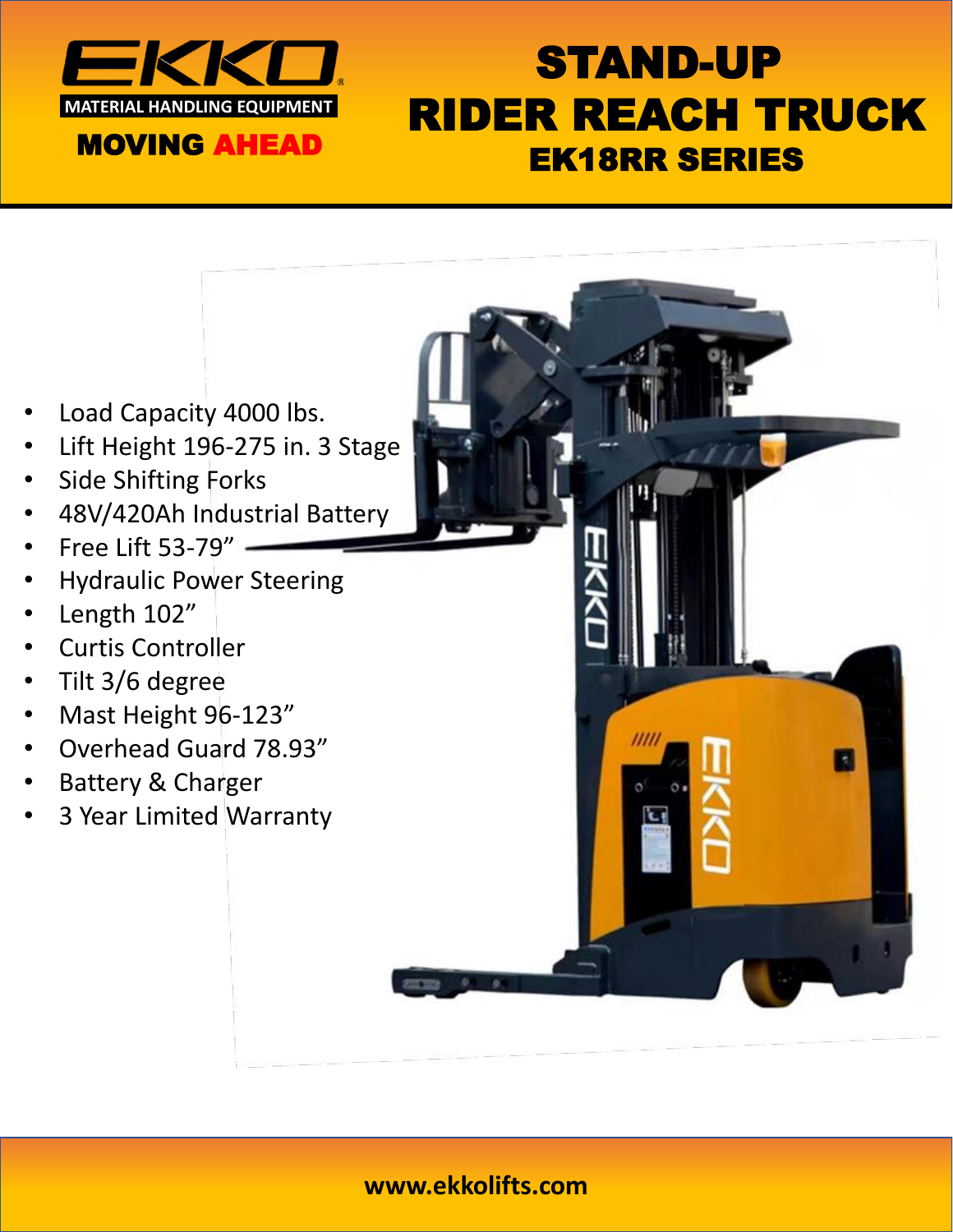

## *EK18RR*

**Superior quality, maneuverable, compact, and durable for all your material handling applications. Ideal for small aisles and areas.** 

**WEIGHT CAPACITY:** 4000 lbs. @ 24" load center **LIFT HEIGHT:** 196-275 3 Stage **SIDE SHIFTING FORKS:** 45.3" **MAST HEIGHT:** 96-123" **TURNING RADIUS:** 75" **FREE LIFT:** 53-79" **TILT:** 2/4 degree **INDUSTRIAL BATTERY / CHARGER:** 48V 420Ah, Industrial battery with external direct connect 210A 210VAC plug-in automatic 48V/65A charger (both Included) **BRAKING:** Electromagnetic **SPEED TRAVEL:** 5.9 mph empty ; 5.59 mph loaded **LIFTING SPEED:** 9.05" ips empty; 7.48" ips loaded **LOWERING SPEED:** 11.81" ips empty; 9.05" ips loaded **FRONT WHEELS:** Polyurethane **REAR WHEELS:** Polyurethane

**HYDRAULICS LIFTING MOTOR:** 48V 11000 Watt lifting motor with hardened chrome moly steel for durability.

**DRIVE MOTOR:** 48V 6000-Watt ZF AC drive motor for efficiency and high torque.

**AC CONTROLLER:** 48V Curtis provides performance through entire range of speed; Constant travel speed regardless of load; Battery discharge indicator combination gauge.

**BRAKES:** Drum Brakes with Electro-magnetic braking for secure stopping power

**LIGHTING:** LED Head lights, turn signals and brake lights.

**OPERATOR CONTROLS:** Tilt, lifting, lowering, side shifting forks, horn functions are located in the ergonomic Operators Compartment; Led lighting.

**CHASSIS AND MAST:** Robotic Welding; Heavy duty steel chassis with I-beam mast for durability; Telescoping mast.



### www.ekkolifts.com